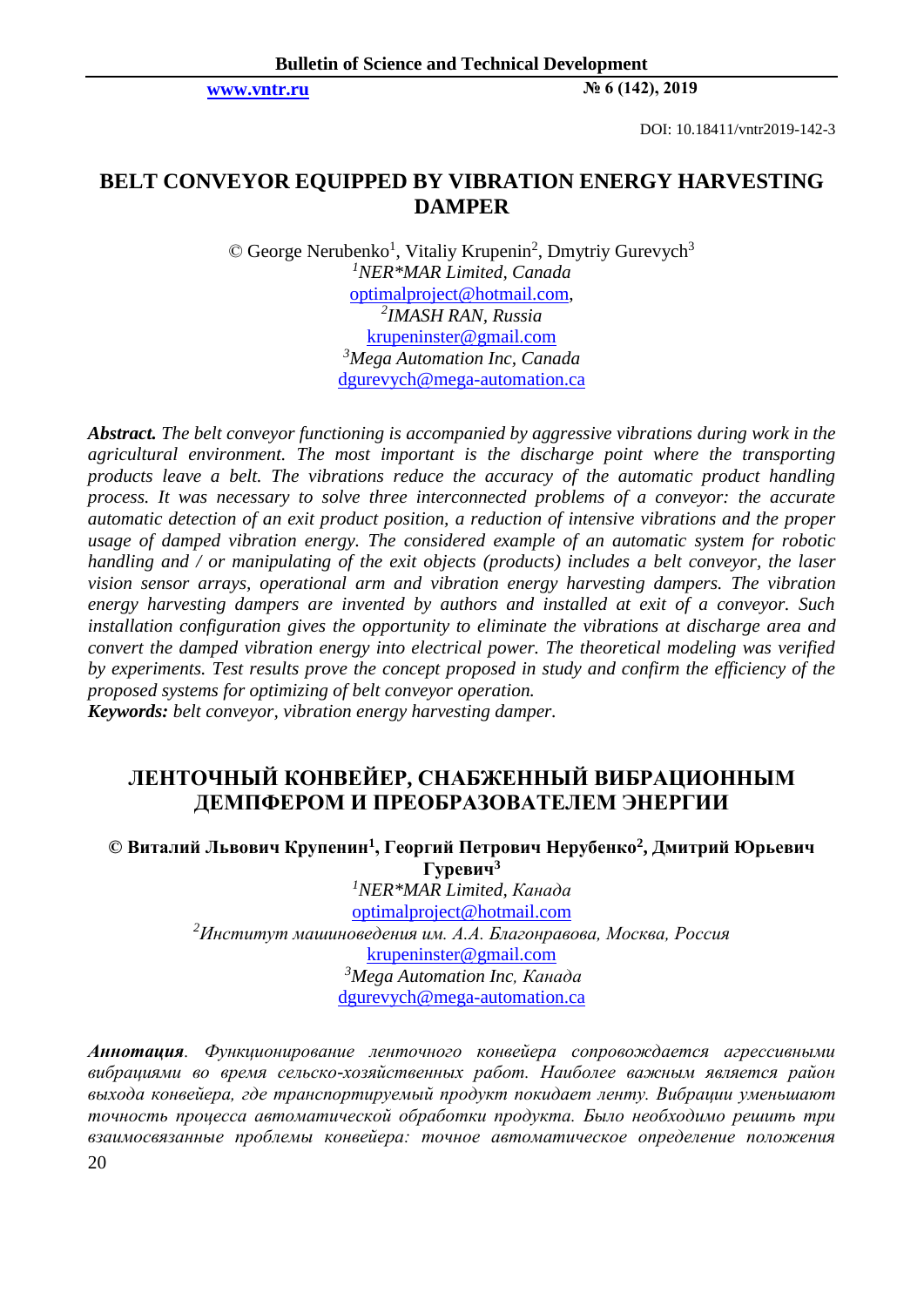### **[www.vntr.ru](http://www.vntr.ru/) № 6 (142), 2019 год**

*продукта, покидающего ленту, снижение интенсивных вибраций и надлежащее*  использование демпфируемой вибрационной энергии. Рассматриваемый пример *автоматической системы роботизированной обработки и/или манипулирования объектами (продуктами) покидающими ленту, включает в себя ленточный конвейер, систему лазерного видения, операционную руку и вибрационные демпферы, снабженные преобразователями энергии. Вибрационные демпферы, снабженные преобразователями энергии, изобретены авторами и установлены на выходе конвейера. Подобная конфигурация установки даёт возможность уменьшить вибрации на выходе из конвейера и преобразовать энергию устранённых вибраций в электричество. Теоретическое моделирование было проверено экспериментально. Результаты испытаний подтвердили концепцию, предложенную при исследованиях, и доказали эффективность предложенной системы для оптимизации работы ленточного конвейера.* 

*Ключевые слова: ленточный конвейер, вибрационный демпфер, снабженный преобразователем энергии.*

The influence of severe vibrations must be reduced during operations of the belt conveyor. The discharge area of a conveyor is the most critical region where vibration suppression is needed. The robotic arm [1; 2] is operating at this area, so it is very important to provide all necessary measures for ideal operation. Such measures have to secure the fast performance of belt conveyor (equipped by electromechanical robotic system) with a perfect accuracy or minimize system energy consumption. The study of vibration suppression combined with parallel generation of the electrical power (energy harvesting) using suppressed vibrations is presented. The today technology is widely using the energy harvesting units having a certain oscillating weight allowing (in parallel to vibration mitigation) capture, convert and transfer some amount of wasted power, however the authors would concentrate on their own R&D [3–6], [12]. The authors invented and developed Vibration Energy Harvesting Dampers (VEHD) consisting of tuned mass damper (TMD) and an alternator or generator of electricity. The specific of proposed VEHD is to provide self-tuning to dampen harmonics over a wide interval of fluctuated frequencies using the control system of TMD. The purpose of this study is to demonstrate the benefits of VEHD implanting into belt conveyorfeeder system for rising the operation efficiency and keeping the high accuracy of an arm functioning.

Major schemes and functional components of a proposed electromechanical system were synthesized in [1 - 12]. It is necessary to point out the proposed system is a sort of the universal one. The developed approach is applicable in various industries, like agriculture (as discussed here), metal plate packing and handling, furniture sheets cut out and shaping and so on. The proposed approach allows take into an account the inertia forces, aerodynamic resistance, mechanical properties of handling materials and configurations, etc. Such approach gives the opportunity to provide fast performance with perfect accuracy or minimize energy consumption. A schematic composition of proposed system is in Fig. 1. The belt conveyor 1 has the transporting load 2 (bins, bags, sheets, plates, boxes, etc) on its working surface at discharge area. The arm 3 has to capture load 2 (lift up / relocate / reload / or to do something else) in accordance to required technological program. An accelerometer 4 (which could measure the vibrations in 3D) is located in a discharge area of the considered belt conveyor-feeder. The laser vision system 5 is sending its information to the data analyzing and movement planning unit 6.

One stream of signals from unit 6 is going to unit 7 for formulation of the arm movements. A signal from unit 7 is coming to block 8 for transformation of the arm's coordinates and then going to unit 9 for the interpolation. After that a signal from unit 9 is running to unit 10 for a program correlation.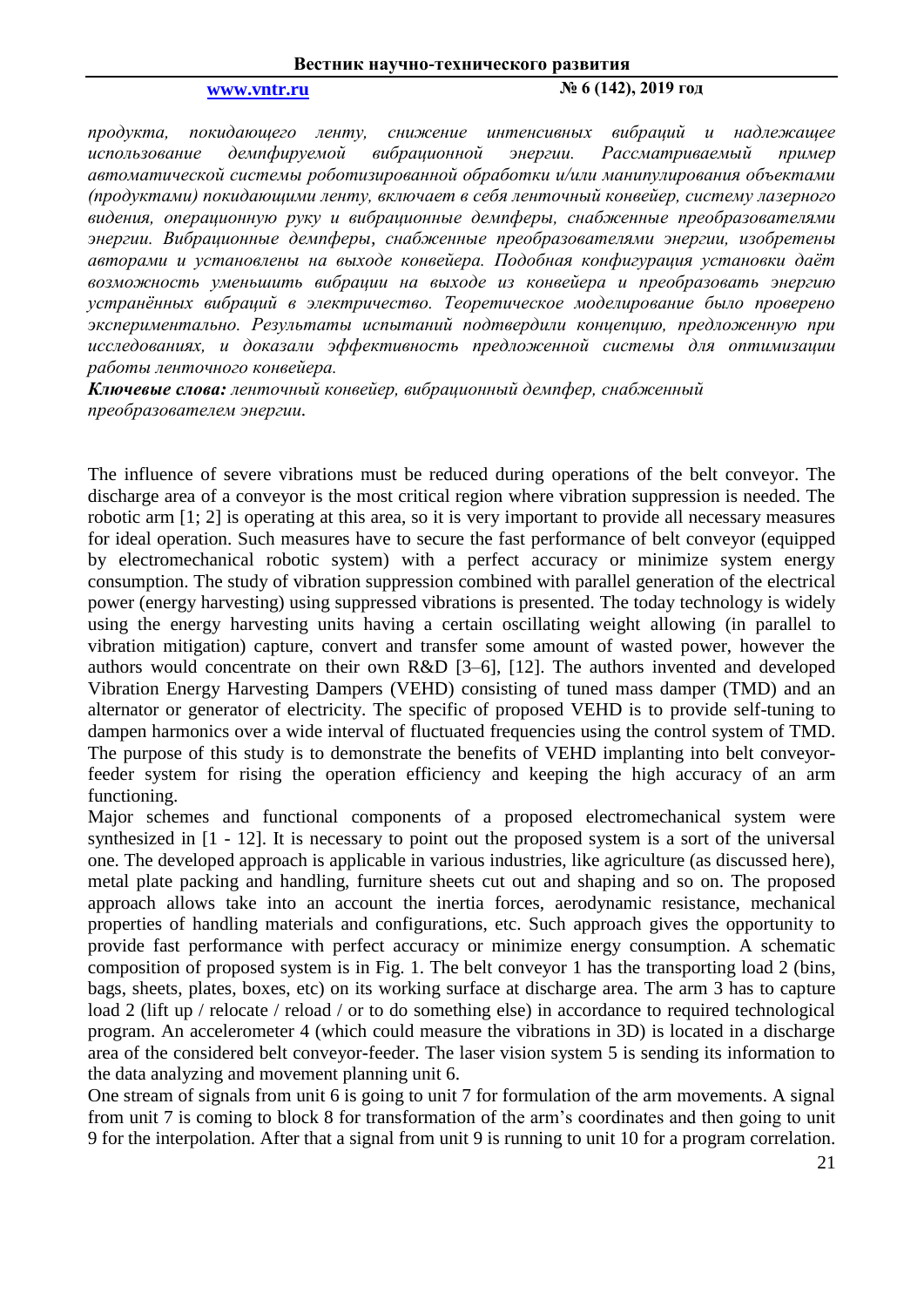**[www.vntr.ru](http://www.vntr.ru/) № 6 (142), 2019**

The unit 10 delivers the signal to the actuator 11 serving an arm 3 and a conveyor's motor 12. The purpose of described subsystem is to increase an accuracy of the arm operation. Here the authors must note that the presented chain is a general one: some units could be combined; other units could be split into more detailed components. However, the main logic is directed in it.



**Fig. 1.** Graphical presentation of a system general composition

The signal sent by an accelerometer 4 is treated in unit 6 and then goes to commander 13, where the commands are built for actuator 14. An actuator 14 is servicing the VEHD 15, which is suppressing the conveyor vibrations and generate electrical power that is directing or to separate source of energy of to grid (not shown in Fig. 1).

It is obvious that vibrations of a conveyor are reducing the accuracy of a subsystem 5-6-7-8-9-10- 11- 3 / 12 operation. Hence, the suppression of undesired conveyor's vibrations is an effective tool for efficiency raise from all points of view.

The conveyor's vibrations have the permanent source like motor and other sources having exploitation nature. The electric drive motor is of 3.7 kW (see Fig. 2), providing for conveyor a maximum speed of transporting as 0.3 m/s.

Let's consider for basic explanation the simplest one-dimensional version of VEHD (see Fig. 3) Assume that an object (conveyor) could be modelled by one-degree-of-freedom system having mass M, springing element with stiffness coefficient ko and viscous friction coefficient bo. A conveyor is vibrating along coordinate axis X as shown in Fig. 3, so the conveyor's movement coordinate is X(t), where t is time.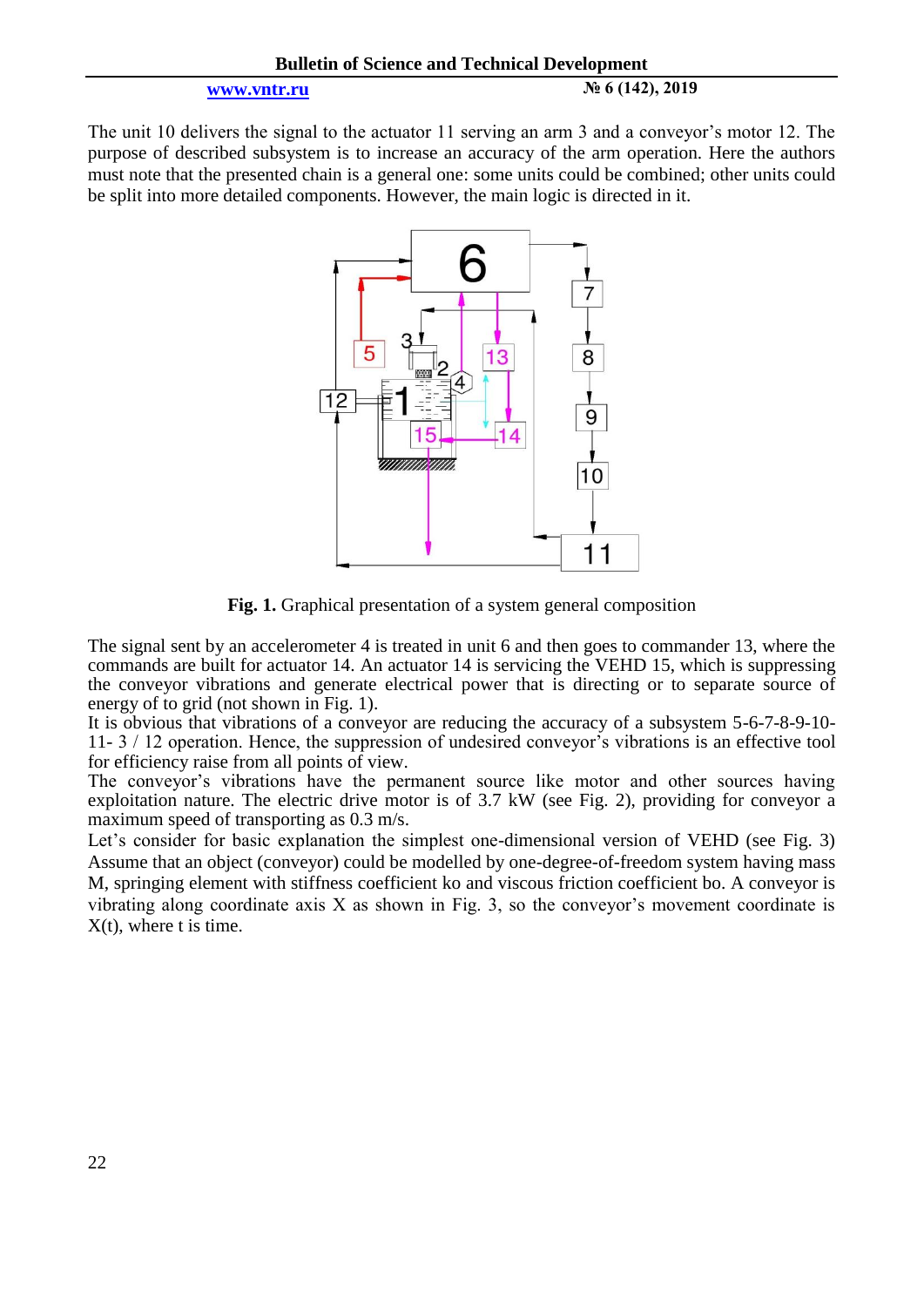

**Fig. 2.** The conveyor's motor.  $1 -$  motor;  $2 -$  flange

The body 1 of VEHD is attached firmly to object. VEHD consists of two major parts: tuned mass damper and alternator. The outer casing of VEHD is firmly attached to the conveyor, and the mass of casing is included in *M*. TMD m is connected to a casing by means of springs having the stiffness  $k_1$  and the viscosity factor  $b_1$ . A mass m is vibrating in the same direction as a mass M. The coordinate of vibrations of *m* is  $x(t)$ . It is shown in [3; 4] that the highest effectiveness of VEHD could be reached when  $k_1/m = \omega^2$  is adjusted to variable external force frequency  $\omega$ , or  $k_1/m = \omega^2$ , however it must be used the special control device in this case providing measuring of the changing values  $\omega$  and adjusting stiffness coefficient of spring  $k_1$ . In that case the magnitudes of  $k_1$  would be variable. The diagram layout of that control device is shown in Figure1 by "magenta" subsystem 4- 6-13-14-15.

 The electromagnetic subsystem is the inducing current i, and L is an inductance, *R* is an electrical resistance, where  $R_c$  is a coil resistance and  $R_d$  is a load resistance, and  $R = R_c + R_d$ .



**Fig. 3.** One-dimensional VEHD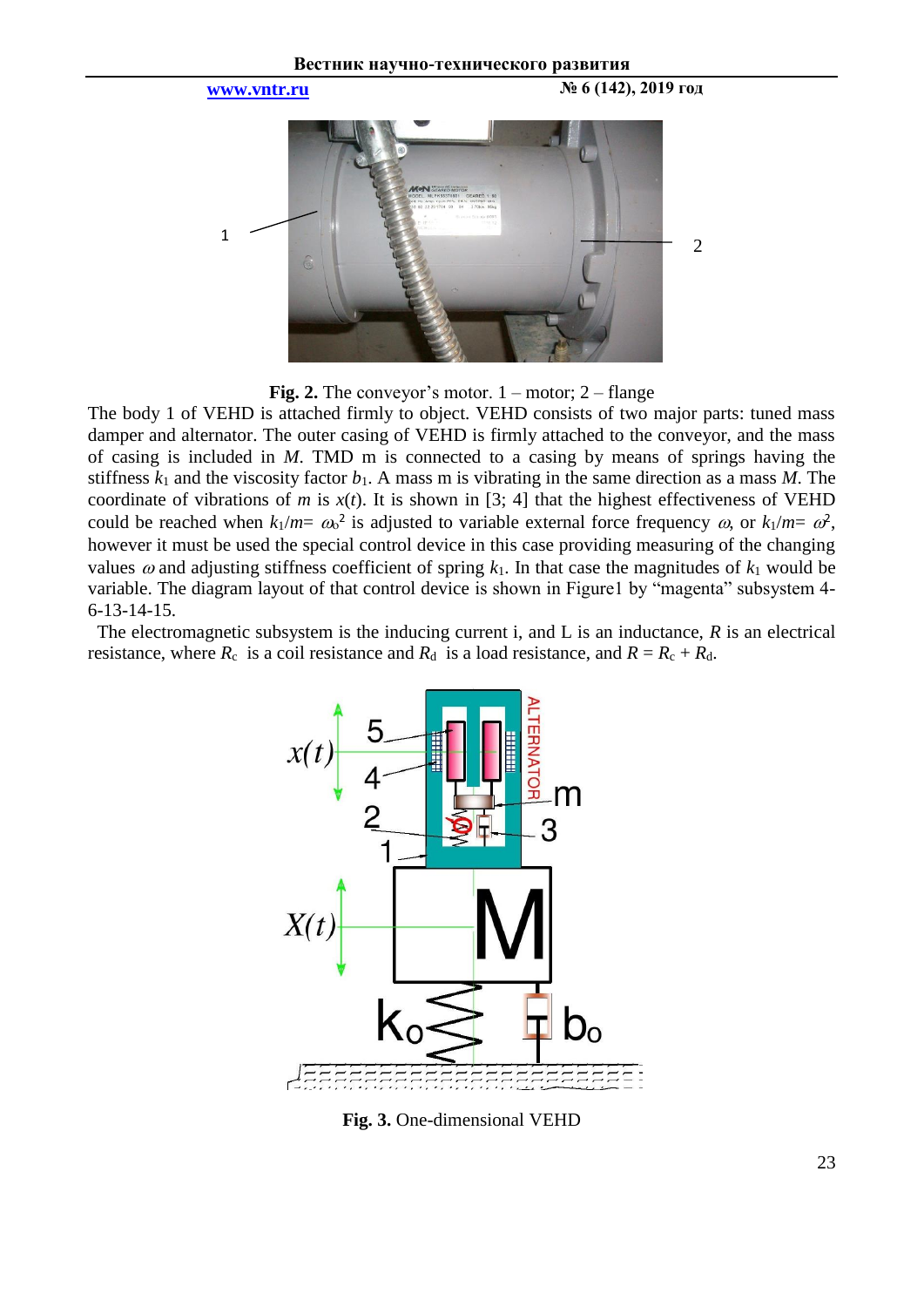### **[www.vntr.ru](http://www.vntr.ru/) № 6 (142), 2019**

Assume that the external excitation forces could be presented by term H sin ( $\omega$  t), where H is the amplitude of external force and  $\omega$  is the frequency. The system "VEHD and one-degree-of–freedom object" dynamics is described by a system of the ordinary differential equation with three variables  $X(t)$ ,  $x(t)$ , i(t), (see for instance [3 - 5], [11], [12])<br>  $M\ddot{X} + b_1(\dot{X} - \dot{x}) + j\omega^2(X - x) + b\dot{X} + kX = H \sin \omega t$ ,

$$
M\ddot{X} + b_1(\dot{X} - \dot{x}) + j\omega^2(X - x) + b\dot{X} + kX = H\sin\omega t,\tag{1}
$$

$$
b_1(X - x) + j\omega^2(X - x) + bX + kX = H \sin \omega t,
$$
  
\n
$$
m\ddot{x} - b_1(\dot{X} - \dot{x}) - j\omega^2(X - x) + Fi = 0,
$$
\n(1)

$$
Li + Ri - F(\dot{x} - \dot{X}) = 0,\tag{3}
$$

where  $=$ d/dt and *F*– linkage factor. The linkage factor could be determined in most cases as *F*  $=BL<sub>s</sub>$ , where *B* is field flux and  $L<sub>s</sub>$  is characteristic size.

The system of equations (1) – (3) includes the specific features: a. automatic frequency tuning  $\omega$ o=  $\omega$  and  $\dot{\theta}$ . the link between vibrations of tuned mass damping subsystem and dynamic behaviour of current generating subsystem (equation (3)). It gives the possibility be focused on the dynamic properties of TMD coupled to an alternator.

It was decided to make the preliminary vibration test for determination of possible resonances in a conveyor's discharge area. The tests were done in frequency range  $0 - 100$  Hz for vertical vibrations. It was registered one visible spike of 1.1 mm at 10.8 Hz. The analysis shows that that situation (resonance at 10.8 Hz) is due to framed structure of the belt conveyor transporting portion. All other amplitudes at other frequencies were negligible, so to be not worth considering. Hence, the accuracy of an arm operation would be dictated partially by this vibratory issue: the position of a transported product should be "fretted", deviated from central point periodically in range of  $+/-$ 1.1 mm. The discovered situation gives an opportunity to build one-degree-of–freedom model of a conveyor and use the equation system  $(1) - (3)$  for dynamical study of total object.

Based on these results, received data and using the equation (1) it is possible to model the theoretical amplitude - frequency characteristic of an object vertical vibrations (green solid curve) as shown in Fig. 4. There is the abscissa axis for frequencies in Hz, and ordinate axis for amplitude values (in millimetres). The amplitude - frequency characteristic in Figure 4 presents that peak of the amplitude (resonance) of 1.092 mm is measured at frequency 10.8 Hz, so one can state that the built model reflects successfully the real dynamics.



**Fig. 4.** Theoretical amplitude-frequency characteristics for examined conveyor

The received parameters allow select the design data for VEHD. Let's remind that the main purpose of VEHD is to satisfy two conditions: 1. a reduction of the heaving levels, 2. a generation of an additional electrical energy due to the heaving mitigation. After several probes it was decided that the designed movable mass m of TMD would be 279 kg. The system of equations  $(1) - (3)$  was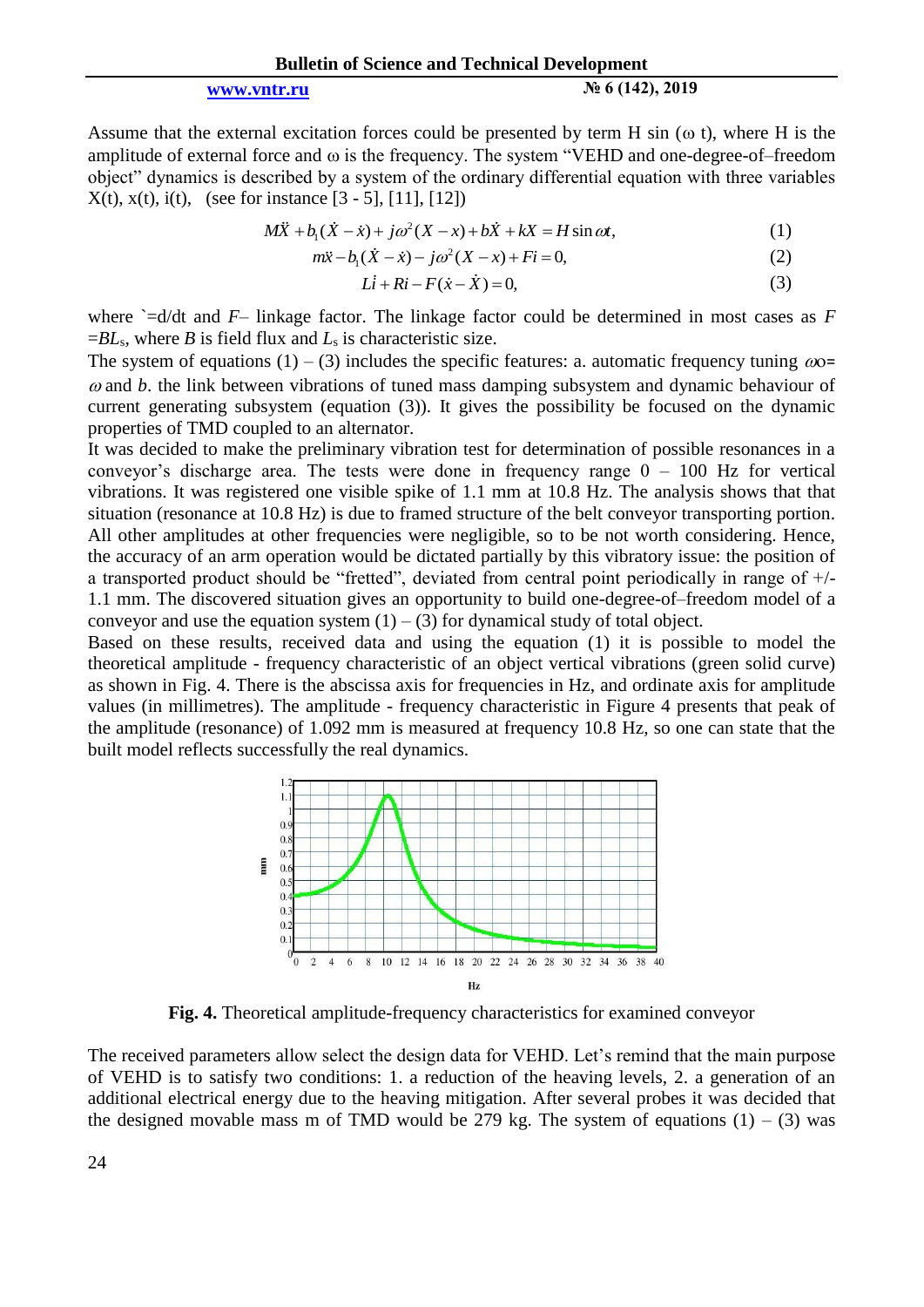**[www.vntr.ru](http://www.vntr.ru/) № 6 (142), 2019 год**

used for determination of main parameters of VEHD, keeping in mind that  $k_1/m = \omega^2$  and numerical relationships of [3; 4] for a calculation of an alternator parameters. Finally, the amplitude frequency characteristics of considered conveyor-feeder with implanted VEHD could be built (see Fig. 5) exploiting the system of differential equations  $(1) - (3)$ . A green curve still reflects the dynamical behaviour of conveyor without installed VEHD, and this curve coincides to green curve in Figure 4 (the system of a coordinates in Fig. 5 is similar to a system of a coordinates in Fig. 4). The blue dotted curve in Figure 5 stands for the damped vibrations of a conveyor when VEHD is installed. The maximum damped amplitude (according to blue dotted line) is 0.585 mm at 7.7 Hz, and the amplitude at original resonance point (10.8 Hz) is 0.45 mm.

The brown dashed curve in Fig. 5 reflects TMD mass m oscillations. The observer can see that TMD curve is repeating in some way the character of a conveyor damped vibration curve. The peak of TMD curve is equal to 3.533 mm at 8.9 Hz. VEHD peak of useful power could be plotted by solid magenta curve (see Fig. 6). There is the abscissa axis for frequencies in Hz, and ordinate axis for peak values of useful power (in kW). VEHD useful power is calculating by formula  $P(\omega) = 0.5$  $R_{\rm d}i^2$ , where  $R_{\rm d} = 0.72R$ . The peak of useful power is 1.63 kW at 10 Hz.



**Fig. 5.** Theoretical dynamical characteristics for a object when VEHD installed



**Fig. 6.** Theoretical power characteristics for a object when VEHD installed

The prototype of VEHD focused on extracting the possibly maximum power from vibrating chassis was designed and fabricated. The design parameters were composed specifically for VEHD mounting at the discharge area vibrating in range of  $0$  Hz  $-$  40 Hz. The selected mass of fabricated movable TMD part in VEHD was 1/4 of model mass or 69.75 kg. All other main characteristics were based on values presented in modelling case. Four units of VEHD were vertically installed close to perimeter of a discharge area. The photo of the test rig system master control box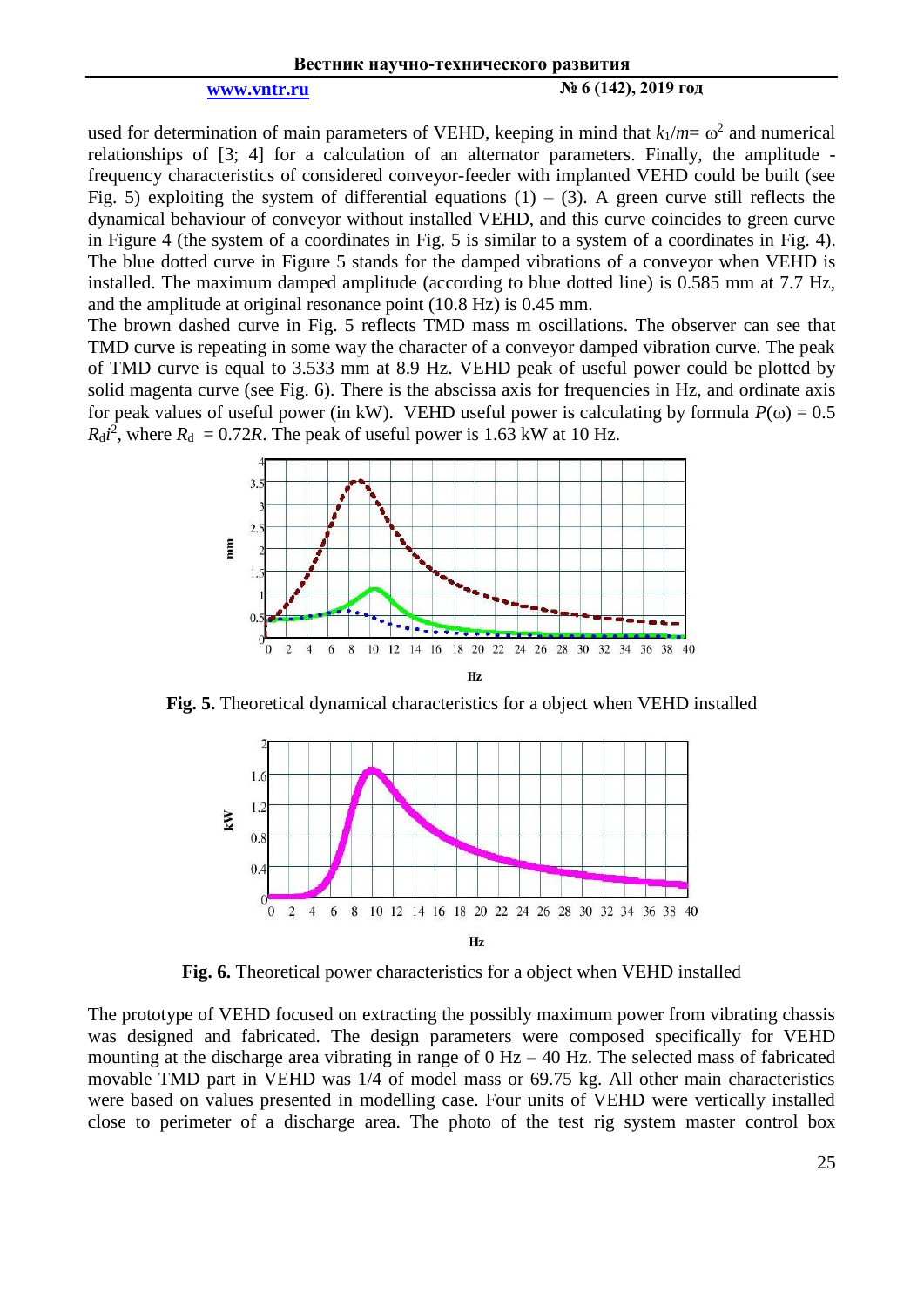### **Bulletin of Science and Technical Development**

### **[www.vntr.ru](http://www.vntr.ru/) № 6 (142), 2019**

incorporating the designed scheme presented in Fig. 1 (without central computer) is shown in Fig. 7.

There is one peak only of 0.5 mm at 7.9 Hz. The measured combined maximum value of useful power delivered by four VEHD is equal to 1.59 kW.

The comparison of values metered during tests to data received theoretically shows that the deviation of obtained data from theoretically predicted is small; and it could be concluded that these results confirm a satisfactory compliance of dynamic and energy properties of real fabricated VEHD to theoretically predicted model.

As a result, one can see that the maximal values of amplitude of disturbing vibrations reduce from 1.1 mm (recorded at 10.8 Hz) to 0.5 mm (recorded at 7.9 Hz). It is a dual benefit – a reduction of amplitude in 2.2 times and shifting of the resonance frequency to lower magnitudes (from 10.8 Hz to 7.9 Hz). Hence, the overall vibration acceleration is reduced in 4.11 times. These issues provide the increase of effectiveness and accuracy of the arm manipulation. Also, the system can generate for free the additional 1.6 kW. The presented VEHD could be considered as a module easy for population at the agricultural engineering practice.



Fig. 7. Master control system box (left) and safety control panel (right)

There is one peak only of 0.5 mm at 7.9 Hz. The measured combined maximum value of useful power delivered by four VEHD is equal to 1.59 kW.

The comparison of values metered during tests to data received theoretically shows that the deviation of obtained data from theoretically predicted is small; and it could be concluded that these results confirm a satisfactory compliance of dynamic and energy properties of real fabricated VEHD to theoretically predicted model.

As a result, one can see that the maximal values of amplitude of disturbing vibrations reduce from 1.1 mm (recorded at 10.8 Hz) to 0.5 mm (recorded at 7.9 Hz). It is a dual benefit – a reduction of amplitude in 2.2 times and shifting of the resonance frequency to lower magnitudes (from 10.8 Hz to 7.9 Hz). Hence, the overall vibration acceleration is reduced in 4.11 times. These issues provide the increase of effectiveness and accuracy of the arm manipulation. Also, the system can generate for free the additional 1.6 kW. The presented VEHD could be considered as a module easy for population at the agricultural engineering practice.